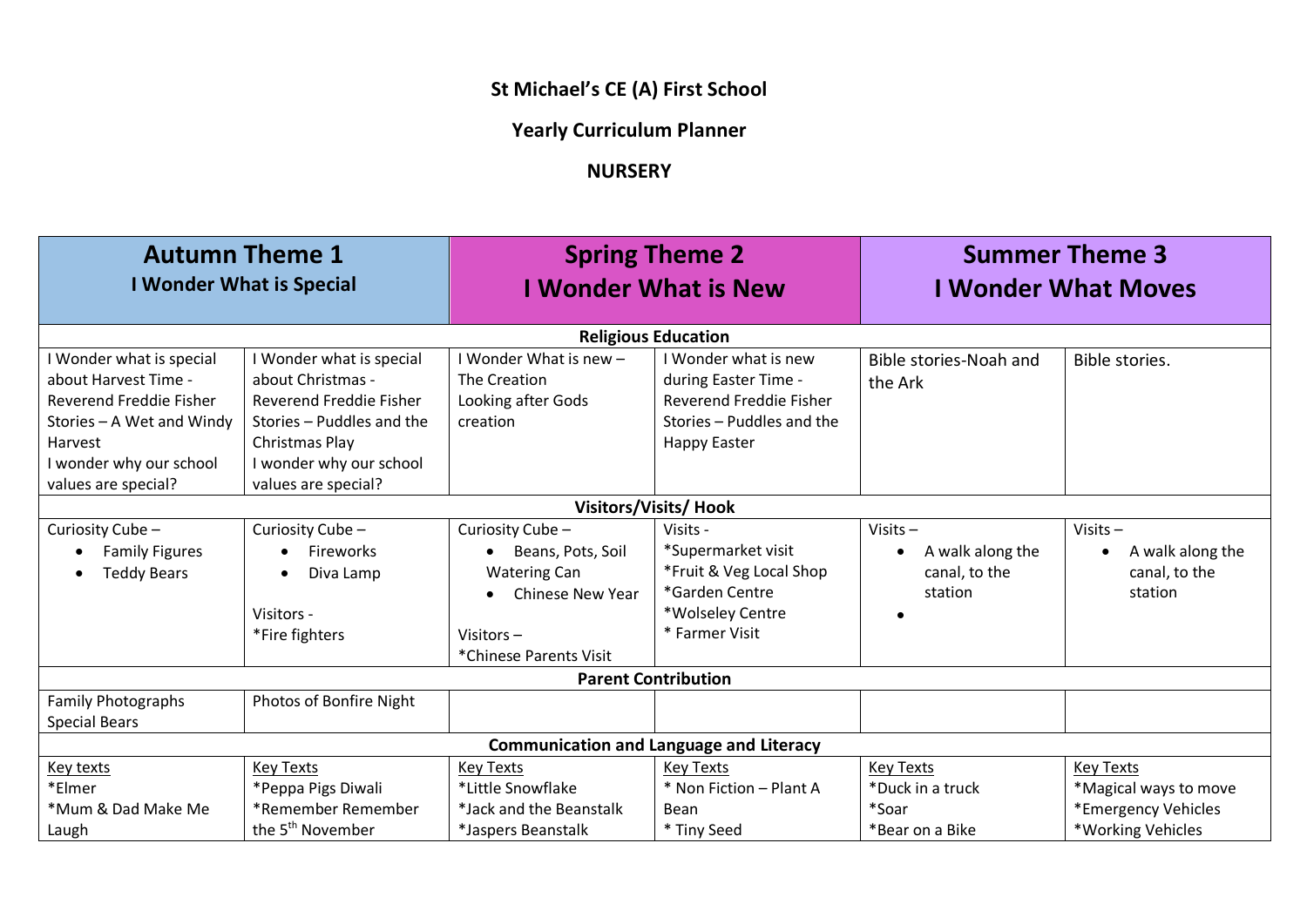| * Dogger                      | *A Day to Remember          | * Little Red Hen            | *Oliver's Veg                     | *The Train Ride             |                             |
|-------------------------------|-----------------------------|-----------------------------|-----------------------------------|-----------------------------|-----------------------------|
| *My Friend Bear               | *Santa Post                 | *Chinese New Year           | *Oliver's Fruit salad             | *The way back home          |                             |
| *I Love You Blue Kangaroo     |                             |                             | *The Run Away Pancake             | *Lost and Found             |                             |
| * Who took the cookie         |                             |                             | *All About Spring                 |                             |                             |
| from the cookie jar?          |                             |                             | *Easter Story                     |                             |                             |
|                               |                             |                             |                                   |                             |                             |
| <b>Suggested Activities</b>   | <b>Suggested Activities</b> | <b>Suggested Activities</b> | <b>Suggested Activities</b>       | <b>Suggested Activities</b> | <b>Suggested Activities</b> |
| *Joining in with songs and    | *Diwali Invitation Writing  | *Ordering familiar stories  | *List Writing                     | *Labelling                  | *Labelling                  |
| rhymes                        | *Diwali Card Writing        | *Labelling parts of a plant | *Story Board/Paths                | *Story Board/Paths          | *Story Board/Paths          |
| *Noticing print, first letter | *Story Boards               | * Making a 'Growing a       | * Labelling pictures using        | *Retelling familiar stories | *Retelling familiar stories |
| of name                       | *Letter Writing to Santa    | Bean' Booklet               | initial sounds of words           | *Making a list              | *Making a list              |
| *Adding marks to              |                             | *Simple sentences           |                                   |                             |                             |
| drawings giving meaning       |                             |                             |                                   |                             |                             |
| to them                       |                             |                             |                                   |                             |                             |
| *Recognising own name         |                             |                             |                                   |                             |                             |
| *Giving meaning to marks      |                             |                             |                                   |                             |                             |
| as they draw and paint.       |                             |                             |                                   |                             |                             |
|                               |                             |                             |                                   |                             |                             |
| *Phonics-Phase 1              | *Phonics-Phase 1            | *Phonics-Phase 1            | *Phonics-Phase 1                  | *Phonics-Phase 1            | *Phonics- Phase 1           |
| Phase 2                       | Phase 2                     | Phase 2                     | Phase 2                           | Phase 2                     | Phase 2                     |
|                               |                             |                             |                                   |                             |                             |
|                               |                             |                             |                                   |                             |                             |
|                               |                             |                             | <b>Mathematics</b>                |                             |                             |
| *Settling in and baseline     | *Exploring 2D & 3D Shapes   | *Numbers 1-5                | *More, Fewer the same             | *Describing a sequence of   | *Compare objects in         |
| *Number Rhymes                | *Patterns                   | *Linking numerals to        | *Positional Language              | events                      | relation to Capacity        |
| *Saying number names in       | * Saying number names in    | amounts                     | *Length                           | *Compare objects in         |                             |
| order when counting           | order when counting         | *Combing groups             | *Sequencing Events                | relation to weight          |                             |
| *Sorting objects according    | *Reciting Numbers           | *Height                     |                                   |                             |                             |
| to properties                 |                             | *Repeating Patterns         |                                   |                             |                             |
| *Comparing objects            |                             |                             |                                   |                             |                             |
| related to size               |                             |                             |                                   |                             |                             |
|                               |                             |                             | <b>Understanding of the World</b> |                             |                             |
|                               |                             |                             | <b>Celebrations</b>               |                             |                             |
| Autumn, Harvest,              | Christmas, Diwali, bonfire  | Chinese New Year,           | Easter, Pancake day               | <b>Health Eating week</b>   | Sports day.                 |
|                               | night, Remembrance Day.     | Safer Internet Day          | Spring, Mothers day               |                             |                             |
|                               |                             |                             | World Book Day                    |                             |                             |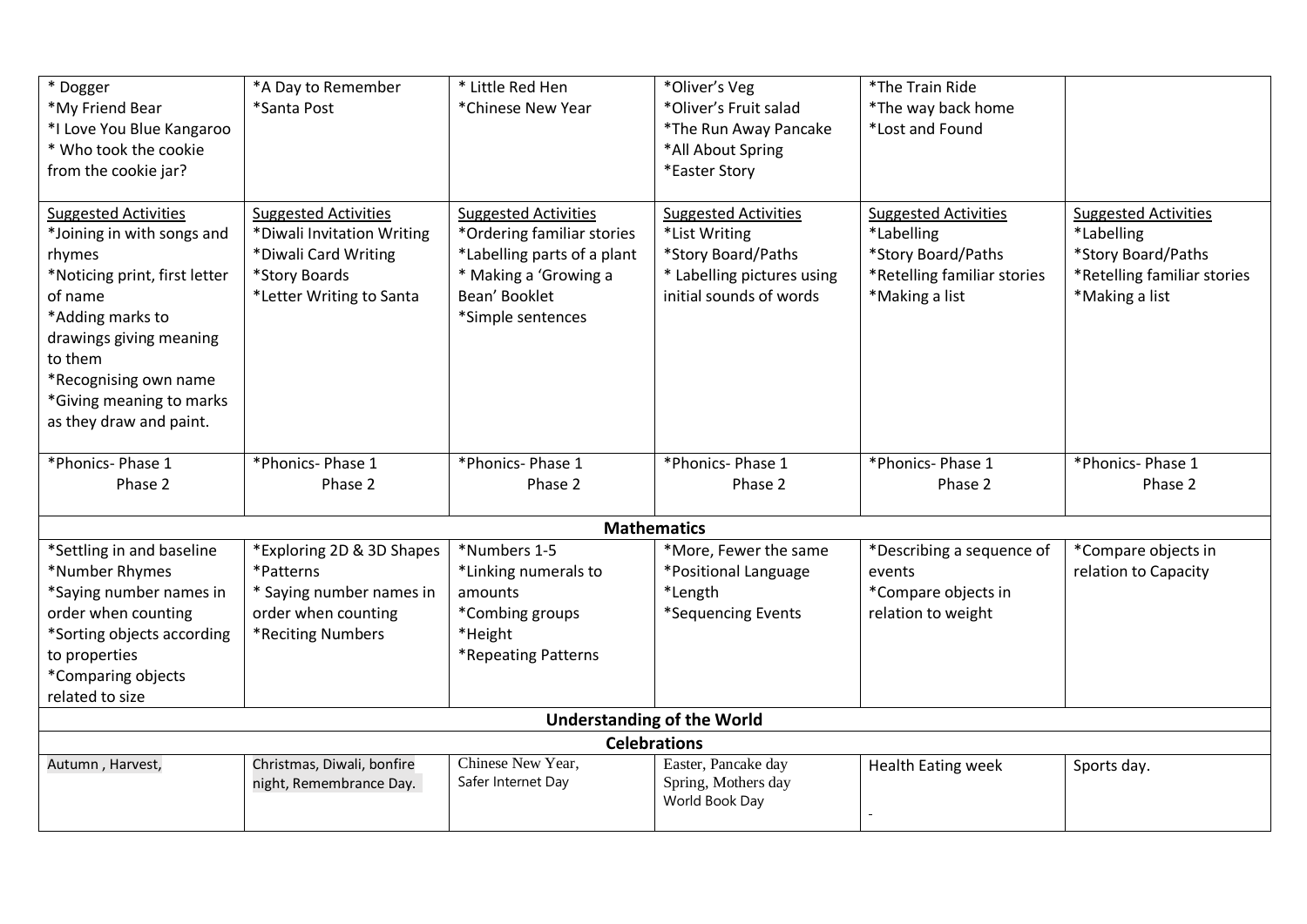| *What makes me special<br>*My family<br>*What is special to me<br>*Why do we celebrate<br>Harvest?<br>*Signs of Autumn                               | *How do we celebrate<br><b>Bonfire Night?</b><br>*How do we keep<br>ourselves and animals safe<br>at Bonfire Night?<br>*Firefighter Visit.<br>*How do Hindu people<br>celebrate Diwali<br>*Why do we celebrate<br>Remembrance Day?<br>*Why is Christmas a<br>special celebration for<br>Christians? | *Different Occupations<br>*Chinese New Year- how is<br>it celebrated.<br>*Taking care of the<br>environment<br>*The life cycle of a plant                                                                                                                                                                                                           | *Changes in materials<br>*Exploring natural<br>materials                                                                                                                                                                                                   | *Exploring how things<br>work<br>*Exploring different<br>countries<br>*Investigate different<br>forces                                                              | *Exploring how things<br>work<br>*Exploring different<br>countries<br>Investigate different forces                                                                        |  |
|------------------------------------------------------------------------------------------------------------------------------------------------------|-----------------------------------------------------------------------------------------------------------------------------------------------------------------------------------------------------------------------------------------------------------------------------------------------------|-----------------------------------------------------------------------------------------------------------------------------------------------------------------------------------------------------------------------------------------------------------------------------------------------------------------------------------------------------|------------------------------------------------------------------------------------------------------------------------------------------------------------------------------------------------------------------------------------------------------------|---------------------------------------------------------------------------------------------------------------------------------------------------------------------|---------------------------------------------------------------------------------------------------------------------------------------------------------------------------|--|
| <b>Expressive Arts and Design</b>                                                                                                                    |                                                                                                                                                                                                                                                                                                     |                                                                                                                                                                                                                                                                                                                                                     |                                                                                                                                                                                                                                                            |                                                                                                                                                                     |                                                                                                                                                                           |  |
| *Painting portraits<br>*Painting favourite teddy<br>bears<br>*Leaf printing<br>*Autumn tree finger<br>painting.<br><b>MUSIC</b><br><b>Sound Pots</b> | *Firework pictures<br>*Salt Dough Diva Lamps<br>*Painting Poppies<br>*Fruit Printing<br>*Christmas Crafts.<br><b>MUSIC</b><br><b>Autumn Rhymes</b><br><b>Christmas Songs</b>                                                                                                                        | *Mixing colours to make<br>winter pictures<br>*Joining materials<br>together to make<br>snowflake shapes<br>*Chinese Dragons<br>*Painting Characters from<br>stories<br><b>MUSIC</b><br>Using control when playing<br>musical instruments<br>Creating own songs<br>Using pitch when singing<br>whole songs<br>Moving to different types<br>of music | *Painting fruit and<br>Vegetables<br>*Spring Flowers painting<br>and making<br>* Painting Characters from<br>stories<br><b>MUSIC</b><br>Using control when playing<br>musical instruments<br>Creating own songs<br>Using pitch when singing<br>whole songs | *Model Making<br>*Painting different<br>transports<br><b>MUSIC</b><br>Using pitch when singing<br>whole songs<br>Learning new songs -<br>Barefoot songs - Transport | <b>Model Making</b><br>*Painting different<br>transports<br><b>MUSIC</b><br>Using pitch when singing<br>whole songs<br>Learning new songs -<br>Barefoot songs - Transport |  |
| <b>Physical Development</b>                                                                                                                          |                                                                                                                                                                                                                                                                                                     |                                                                                                                                                                                                                                                                                                                                                     |                                                                                                                                                                                                                                                            |                                                                                                                                                                     |                                                                                                                                                                           |  |
| Listening games                                                                                                                                      | Listening games                                                                                                                                                                                                                                                                                     | Sports Xplorers                                                                                                                                                                                                                                                                                                                                     | <b>Sports Xplorers</b>                                                                                                                                                                                                                                     | <b>Sports Xplorers</b>                                                                                                                                              | Sports Xplorers                                                                                                                                                           |  |
| Following instructions                                                                                                                               | Following instructions                                                                                                                                                                                                                                                                              | <b>Fast Freddie</b>                                                                                                                                                                                                                                                                                                                                 | <b>Balancing Bella</b>                                                                                                                                                                                                                                     | Handy Harry & Skilful Sally                                                                                                                                         | Handy Harry & Skilful Sally                                                                                                                                               |  |